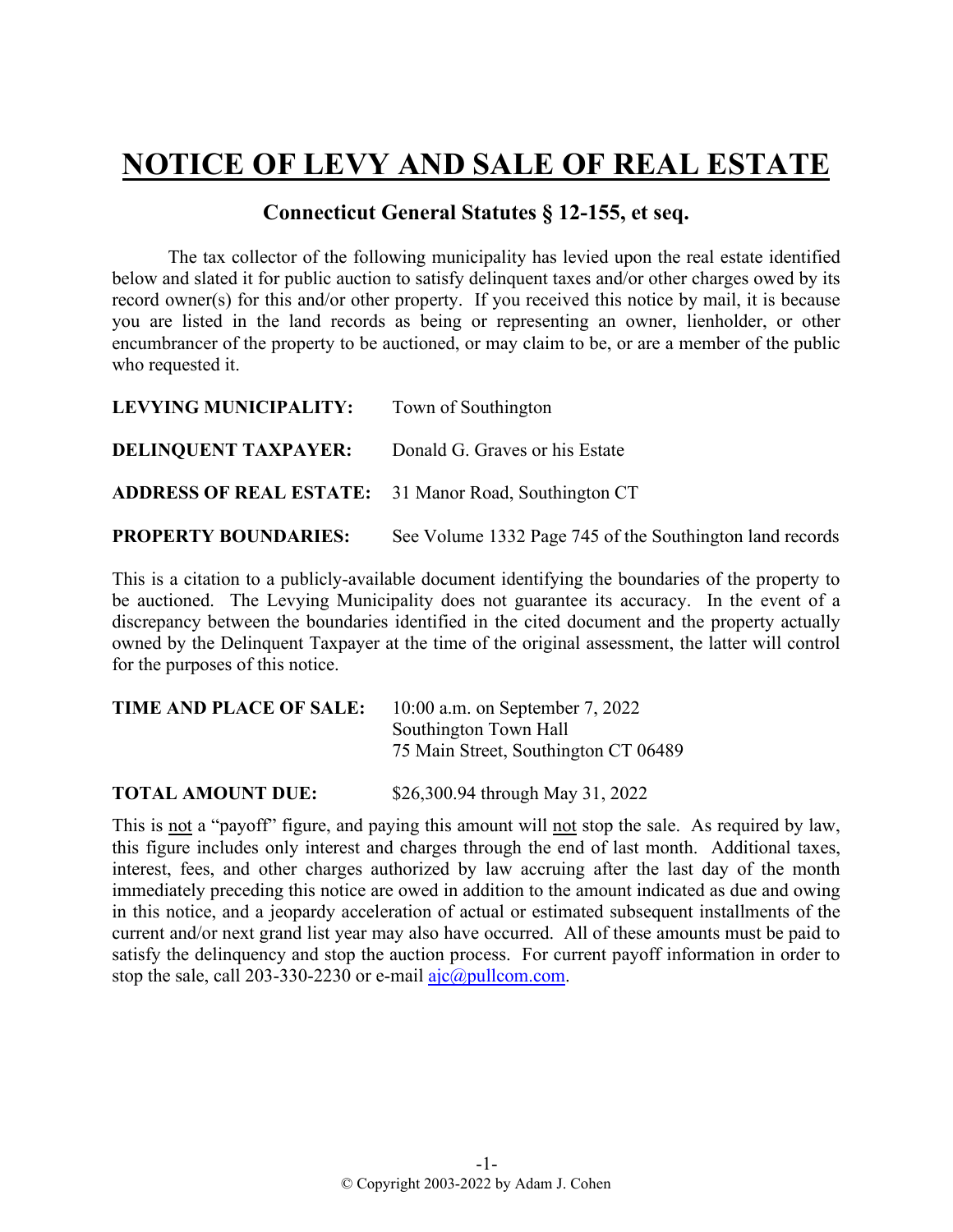**SURVIVING ENCUMBRANCES:** This property will be sold "free and clear" to the winning bidder subject only to: (1) taxes and water/sewer charges laid by the levying municipality which were not yet due and payable at the time of the levy, which is the date accompanying the signature on the first notice of this sale filed in the land records, except as are recovered from the sale; (2) the accrued taxes and water/sewer charges of any other governmental authority against this property; (3) any federal lien recorded until 30 days before the date which is six months after the auction date, except as extinguished pursuant to federal law; (4) easements, covenants and restrictions in favor of other parcels of land predating the time of the levy; (5) solely to the extent any of the delinquencies identified above was assessed on property other than the property to be sold, all encumbrances perfected before this notice was recorded; (6) interests exempt from levy and sale under the Constitution and laws of the United States; (7) the interest of any person or such person's predecessors in title for whom notice of the sale was not sent as required by law, and who had a right to such notice, and who did not in fact know of it within six months thereafter, until expiration of the limitation deadline in C.G.S. § 12-159b; (8) any monetary encumbrance recorded between June 10, 2022 and the date the first notice of this sale was filed in the land records, unless its holder is notified of the tax sale as required by law or in fact knew of it within six months thereafter; (9) any other interest not foreclosed by this tax sale procedure under state law; and (10) the effect of any federal, state, or local law and the restrictions and conditions in the tax sale notices and announced at the auction.

**PERSONS TO WHOM THIS NOTICE IS SENT:** The following persons are, or may claim to be, or may represent, the known holders of choate interests which will be affected by the sale. Absent payment in full before the auction or valid redemption within six months thereafter, the respective titles, mortgages, liens, restraints on alienation, and other encumbrances in this property in favor of all persons with actual or constructive notice thereof shall be extinguished.

| Donald G. Graves or his Estate         | Donald G. Graves or his Estate             |
|----------------------------------------|--------------------------------------------|
| and Thomas D. Graves, Ind. & Fid.      | and Thomas D. Graves, Ind. & Fid.          |
| 31 Manor Road                          | 398 Bucks Hill Road                        |
| Plantsville, CT 06479                  | Waterbury, CT 06704                        |
|                                        |                                            |
| Internal Revenue Service               | State of Connecticut                       |
| <b>Advisory Consolidated Receipts</b>  | Dept. of Revenue Services                  |
| 7940 Kentucky Dr., Stop 2850F          | 450 Columbus Blvd, Suite 1                 |
| Florence, KY 41042                     | Hartford, CT 06103                         |
| (solely for any inchoate estate taxes) | (solely for any inchoate succession taxes) |